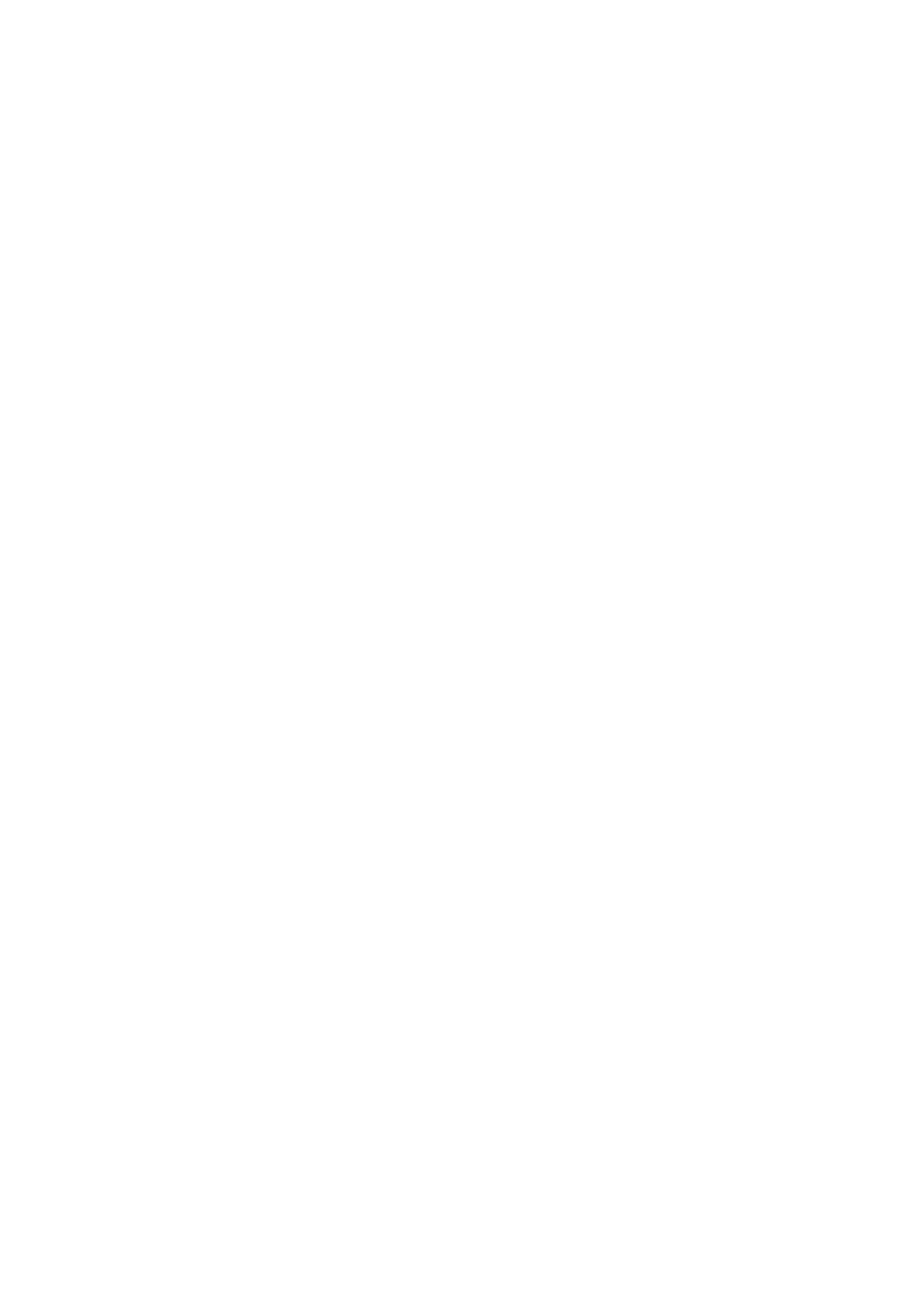| <b>ATTRIBUTES</b> | <b>DEFINITIONS</b>                                                                                                                                                                                                                                                                                |
|-------------------|---------------------------------------------------------------------------------------------------------------------------------------------------------------------------------------------------------------------------------------------------------------------------------------------------|
| Accessibility     | The patient's perception on the possibility to obtain healthcare services [23].                                                                                                                                                                                                                   |
| Continuity        | The seamless flow in which multiple services are to be provided. These services are continuous if they are<br>harmoniously linked to each other (management continuity) and when patients are treated continuously by the<br>same professional or the same team (relational continuity) [23, 28]. |
| Comprehensiveness | How the patient perceives that all his needs for care are addressed [23].                                                                                                                                                                                                                         |
| Responsiveness    | How the system responds to legitimate the expectations of the patient in regards to the non-technical elements<br>or actions of a treatment [23].                                                                                                                                                 |
| Outcomes of care  | The patient's perception of the effects or the consequences of the received care on his health [23].                                                                                                                                                                                              |

**Table 2** Definitions of attributes of experience of care.

### **DATA ANALYSIS**

For the first objective, we conducted a descriptive analysis and proceeded to T tests on paired samples with a threshold of 0.05. When the sample was smaller than 30, a non-parametric Wilcoxon test for paired samples was used. For the second objective, we used multivariate linear regression models with forced entry to assess which variable is associated with an increase in experience of care between t0 and t2. We arbitrarily chose IPCT D as the reference for the analysis and we controlled for regular clinic frequented between t0 and t2 as well as scores from t0. The dependent variables used in this study represent the difference between t0 and t2 in the scores of the 5 attributes of experience of care. Due to missing data, sample size varies for each model. The statistical analyses were carried out using the SPSS software version 25.

### **ETHICS**

The project has been accepted by the University of Montreal Health Sciences Research Ethics Committee (CERES, number 2014-488: CERES-14-141-P) and the Research Ethics Committee of the Centre de Santé et de Services Sociaux de la Montagne.

### **RESULTS**

### **DESCRIPTION OF PARTICIPANTS**

Of the 2186 patients who were recruited in t0, 1473 (67.4%) took part in t2. Baseline characteristics of the sample are shown in Appendix II. Participants are mainly women (62.7%), aged 45 or older (58.2%), with a post-secondary degree (71.7%). They mainly consider themselves as "financially comfortable" or with a sufficient income (80.3%) and are in commonlaw relationship or married (63.4%). The participants who completed t2 are not statistically different from participants lost to follow-up between t0 and t2 on any studied variable. However, we can note large differences between the IPCTs. In particular, participants in IPCT E and F consider themselves more often as poor or very poor and report higher rates of mental illness.

## **EVOLUTION OF THE EXPERIENCE OF CARE IN ITS 5 DIMENSIONS**

The experience of care improved slightly (from 0,23 to 0,39 points) but significantly for the entire sample between t0 and t2 on all 5 dimensions (**[Figure 1](#page-4-0)**). However, most of the IPCTs haven't showed statistically significant improvement on some dimensions (**[Table 3](#page-4-1)**). A score increase on 4 or 5 dimensions was observed for IPCT E and F, suggesting that the implementation of these IPCTs had a significant impact on the experience of care of their patients.

We also observed that new patients (Q1) of other IPCTs had a significant increase of care experience compared to their previous regular source of care. Conversely, we observed that patients whom already had the IPCT as a regular source of care (Q2) had already high scores on each scale at t0. Hence, a low increase was observed at t2. For example, scores increased significantly from t0 to t2 in four of the five dimensions for patients who answered the Q1 questionnaire in IPCTs A and C, while we observed very little variation in the already high scores for Q2 patients between t0 and t2.

All IPCTs showed a significant increase in the dimension of responsiveness for patients who responded to Q1. Scores for this dimension were stable for patients responding to Q2. Having an IPCT as a primary source of care also appears to have an impact on accessibility and comprehensiveness as we observed significant increases in five of the IPCTs for patients who responded to Q1.

We observed that continuity scores were already high at t0 for most IPCTs, which may explain the significant increase in this dimension for a single site (IPCT F) in Q1. We also observed a slight but significant increase on one site (IPCT C) on Q2 for this same dimension.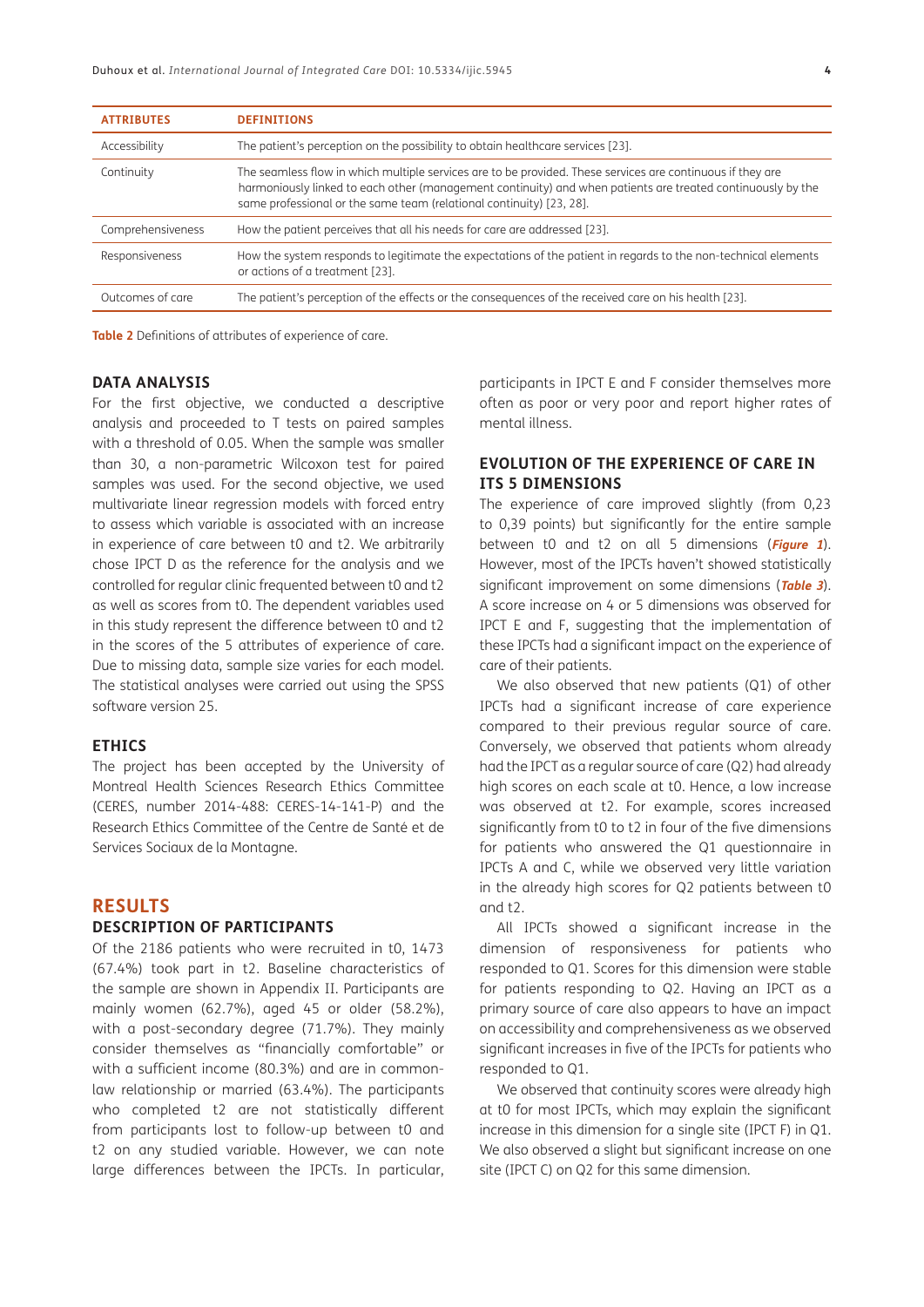

<span id="page-4-0"></span>Figure 1 Assessment of care experience in 5 dimensions, t0 and t2, for 6 IPCT in Quebec.  $* P < 0.05$ ;  $* P < 0.01$ ;  $* * P < 0.001$ .

|               |                |                | <b>ACCESSIBILITY</b> |                | <b>CONTINUITY</b> |                | <b>COMPREHENSIVENESS</b> |                | <b>RESPONSIVENESS</b> |                | <b>OUTCOME OF CARE</b> |
|---------------|----------------|----------------|----------------------|----------------|-------------------|----------------|--------------------------|----------------|-----------------------|----------------|------------------------|
|               |                | t <sub>0</sub> | t2                   | t <sub>0</sub> | t2                | t <sub>0</sub> | t2                       | t <sub>0</sub> | t2                    | t <sub>0</sub> | t2                     |
| <b>IPCT A</b> | Q1             | 5,0            | $7,0^{**}$           | 6,5            | 8,4               | 5,8            | $8,0*$                   | 6,5            | $9,3***$              | 5,7            | $8,4*$                 |
|               | Q <sub>2</sub> | 7,1            | 6,9                  | 8,4            | 8,7               | 9,2            | 9,2                      | 9,4            | 9,4                   | 8,9            | 8,8                    |
| <b>IPCT B</b> | Q1             | 6,3            | $7,7***$             | 8,6            | 9,1               | 8,5            | 8,9                      | 8,5            | $9,5***$              | 8,5            | $9,1*$                 |
|               | Q <sub>2</sub> | 7,8            | 7,7                  | 8,5            | 8,7               | 9,1            | $8,8*$                   | 9,3            | 9,2                   | 8,9            | $8,6*$                 |
| <b>IPCT C</b> | Q1             | 5,9            | $7,0***$             | 8,0            | 8,5               | 7,6            | $9,2***$                 | 8,2            | $9,4***$              | 7,8            | $9,0***$               |
|               | Q <sub>2</sub> | 6,6            | 6,7                  | 8,8            | $9,0^{**}$        | 9,3            | 9,3                      | 9,2            | 9,2                   | 9,2            | 9,2                    |
| <b>IPCT D</b> | Q1             | 5,8            | 6,0                  | 7,3            | 7,6               | 6,8            | $8,7*$                   | 7,7            | $9,1**$               | 7,5            | 8,2                    |
|               | Q <sub>2</sub> | 6,5            | 6,4                  | 7,8            | 8,2               | 8,4            | 8,3                      | 8,8            | 8,7                   | 8,4            | 8,5                    |
| <b>IPCTE</b>  | Q1             | 5,4            | $6,8**$              | 7,8            | 7,5               | 7,3            | $8,9*$                   | 8,3            | $9,3**$               | 8,1            | 8,4                    |
| <b>IPCTF</b>  | Q1             | 5,5            | $8.0***$             | 7,2            | $8,4**$           | 7,1            | $9.3***$                 | 8,0            | $9.7***$              | 7,5            | $9.0***$               |

<span id="page-4-1"></span>**Table 3** Scores of care experience regarding 6 IPCTs for t0 and t2. \*  $P < 0.05$ ; \*\*  $P < 0.01$ ; \*\*\*  $P < 0.001$ .

## **IPCTs AND THE INDIVIDUAL CHARACTERISTICS ASSOCIATED WITH AN INCREASE IN EXPERIENCE OF CARE**

Linear regression models showed statistically significant different increases in the dimensions of experience of care depending of the site compared with the reference site except for outcome of care (**[Table 4](#page-6-0)**). The most significant difference is in accessibility where the IPCT F has a beta of 1,524 (CI95% (1.00; 2.03)).

Regarding individual characteristics, our results showed that an increase in mental health functioning was associated with significant increases on every dimension of care experience. An increase in physical health functioning was associated with a higher score in accessibility and comprehensiveness. Furthermore, our results showed that men had a more significant score increase on continuity, comprehensiveness and outcome of care than women. It was also observed that patients with diabetes had a significant increase in their score for comprehensiveness, continuity as well as responsiveness while patients with depression noted a significant increase of comprehensiveness and responsiveness. Conversely, patients with anxiety observed a reduction of experience of care in terms of responsiveness between t0 and t2 $-$ 

# **DISCUSSION**

Our results showed an overall increase in the care experience of patients who have an IPCT as their primary source of care. To our knowledge, previous studies on patient-reported experience have measured experience of care using cross-sectional designs. QUALICOPC (Quality and Costs of Primary Care in Europe), a study co-funded by the European Commission (EC) aimed at exploring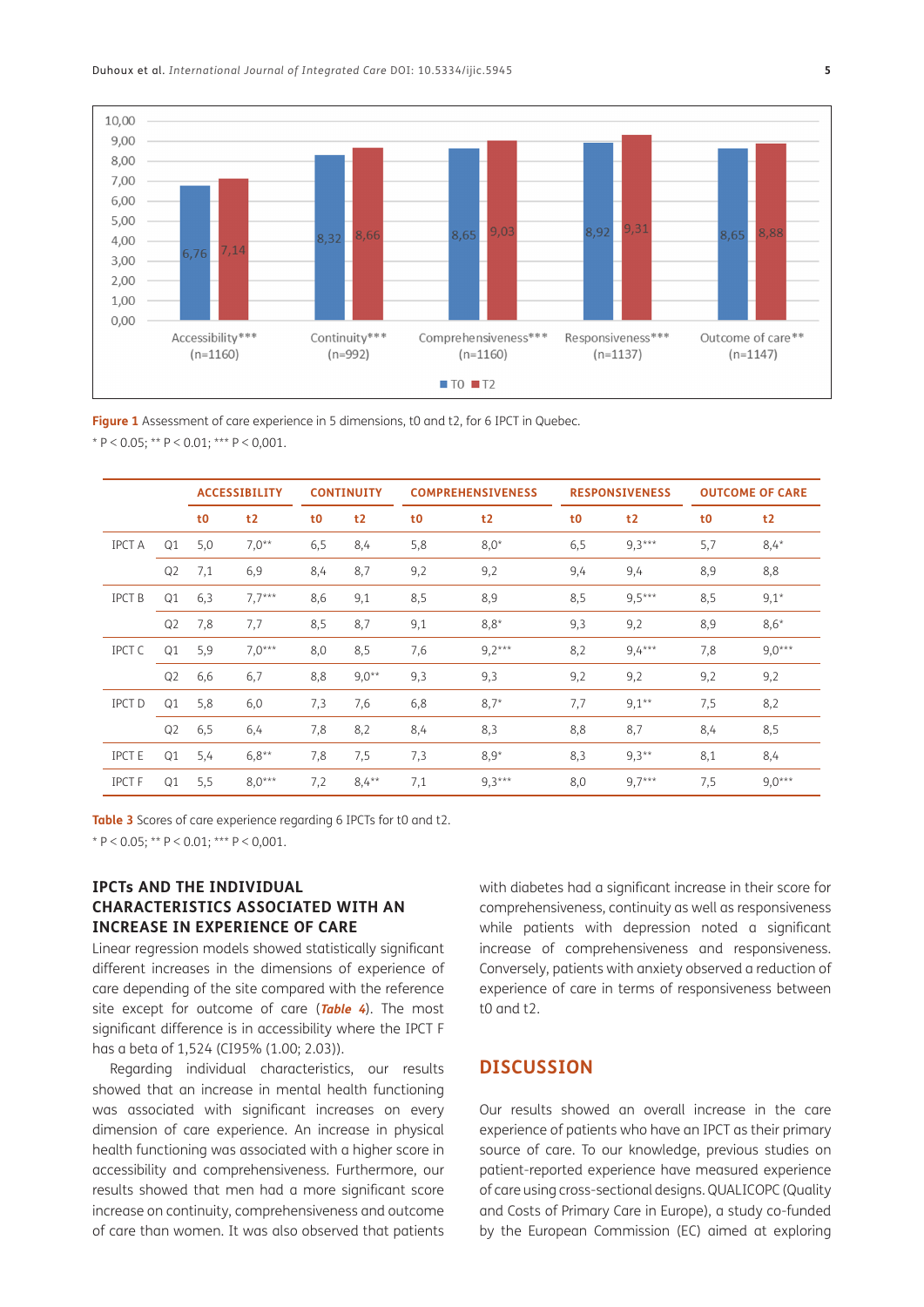|                                                                |          | ACCESSIBILITY (n = 1133) |                        |          | CONTINUITY (n =          | 971)            |          |       | COMPREHENSIVENESS (n = 1135) |          |       | RESPONSIVENESS (n = 1116) |          |       | OUTCOMES OF CARE (n = 1126) |
|----------------------------------------------------------------|----------|--------------------------|------------------------|----------|--------------------------|-----------------|----------|-------|------------------------------|----------|-------|---------------------------|----------|-------|-----------------------------|
|                                                                | B        | SD                       | CI95%                  | B        | $\overline{\mathsf{SD}}$ | CI 95%          | B        | SD    | CI95%                        | B        | SD    | CI 95%                    | B        | SD    | CI 95%                      |
| Constant                                                       | 2,824    | 0,456                    | (1.92, 3.71)           | 6,035    | 0,537                    | 4.98, 7.08)     | 5,129    | 0,506 | (4.13, 6.12)                 | 6,585    | 0,308 | (5.98, 7.18)              | 5,754    | 0,488 | (4.79, 6.71)                |
| ⋖<br>IPCT.                                                     | 0,580    | 0,211                    | (0.16, 0.99)           | 0,393    | 0,255                    | $-0.10, 0.89$   | 0,463    | 0,239 | $(-0.00, 0.93)$              | 0,502    | 0,129 | (0.24, 0.75)              | 0,240    | 0,232 | $(-0.21, 0.69)$             |
| $\, \underline{\circ} \,$<br>IPCT                              | 0,997    | 0,206                    | (0.59, 1.40)           | 0,462    | 0,244                    | $-0.01, 0.94$   | 0,133    | 0,231 | $(-0.31, 0.58)$              | 0,320    | 0,125 | (0.07, 0.56)              | 0,047    | 0,224 | $(-0.39, 0.48)$             |
| U<br>IDCT                                                      | 0,343    | 0,204                    | $(-0.05, 0.74)$        | 0,627    | 0,243                    | 0.15, 1.10      | 0,510    | 0,231 | (0.05, 0.96)                 | 0,298    | 0,125 | (0.05, 0.54)              | 0,433    | 0,224 | $(-0.00, 0.87)$             |
| ш<br>IPCT                                                      | 0,577    | 0,336                    | $(-0.08, 1.23)$        | $-0,566$ | 0,402                    | $(-1.35, 0.22)$ | 0,337    | 0,373 | $(-0.39, 1.06)$              | 0,307    | 0,202 | $(-0.08, 0.70)$           | $-0,245$ | 0,358 | $(-0.94, 0.45)$             |
| щ<br>IPCT                                                      | 1,524    | 0,263                    | (1.00, 2.03)           | 0,350    | 0,318                    | $-0.27, 0.97$   | 0,768    | 0,291 | (0.19, 1.33)                 | 0,571    | 0,158 | (0.26, 0.88)              | 0,426    | 0,282 | $(-0.12, 0.97)$             |
| Gender (women)                                                 | 0,028    | 0,098                    | $(-0, 16)$ - $(0, 22)$ | $-0,282$ | 0,120                    | $-0.51, -0.04$  | $-0,245$ | 0,109 | $(-0.45, -0.03)$             | $-0,043$ | 0,059 | $(-0.15, 0.07)$           | $-0,245$ | 0,104 | $(-0.44,-0.04)$             |
| Age                                                            | 0,001    | 0,003                    | $(-0.00, 0.00)$        | 0,006    | 0,004                    | $-0.00, 0.01$   | 0,001    | 0,003 | $(-0.00, 0.00)$              | 0,004    | 0,002 | (0.00, 0.00)              | 0,002    | 0,003 | $(-0.00, 0.00)$             |
| Married or law-<br>parner                                      | $-0,128$ | 0,103                    | $(-0.33, 0.07)$        | $-0,148$ | 0,126                    | $-0.39, 0.09$   | 0,013    | 0,115 | $(-0.21, 0.23)$              | $-0,005$ | 0,062 | $(-0.12, 0.11)$           | 0,149    | 0,110 | $(-0.06, 0.36)$             |
| Diploma of college<br>of education<br>Highest level<br>or less | 0,224    | 0,099                    | (0.02, 0.41)           | 0,022    | 0,120                    | $(-0.21, 0.25)$ | 0,099    | 0,111 | $(-0.11, 0.31)$              | 0,087    | 0,060 | $(-0.03, 0.20)$           | 0,254    | 0,106 | (0.04, 0.46)                |
| Economic situation<br>very poor/poor                           | $-0,246$ | 0,141                    | $(-0.52, 0.03)$        | $-0,128$ | 0,168                    | $-0.45, 0.20$   | 0,221    | 0,157 | $(-0.08, 0.52)$              | 0,064    | 0,084 | $(-0.10, 0.22)$           | 0,024    | 0,149 | $(-0.26, 0.31)$             |
| Employment status<br>full/part time/self-<br>employed          | $-0,125$ | 0,098                    | $(-0.31, 0.06)$        | $-0,154$ | 0,118                    | $-0.38, 0.07$   | 0,020    | 0,109 | $(-0.19, 0.23)$              | 0,024    | 0,059 | $(-0.09, 0.14)$           | $-0,009$ | 0,104 | $(-0.21, 0.19)$             |
| $SF12 - Physical$<br>health                                    | 0,013    | 0,004                    | (0.00, 0.02)           | $-0,001$ | 0,005                    | $-0.01, 0.00$   | 0,011    | 0,005 | (0.00, 0.02)                 | 0,004    | 0,003 | $(-0.00, 0.00)$           | 0,001    | 0,005 | $(-0.00, 0.01)$             |
| $SF12 - Mentdl$<br>health                                      | 0,022    | 0,005                    | (0.01, 0.03)           | 0,014    | 0,005                    | (0.00, 0.02)    | 0,031    | 0,005 | (0.02, 0.04)                 | 0,017    | 0,003 | (0.01, 0.02)              | 0,020    | 0,005 | (0.01, 0.02)                |
| High blood pressure<br>or hypertension                         | 0,019    | 0,117                    | $(-0.21, 0.24)$        | $-0,205$ | 0,138                    | $-0.47, 0.06$   | $-0,151$ | 0,131 | $(-0.40, 0.10)$              | $-0,131$ | 0,071 | $(-0.26, 0.00)$           | $-0,216$ | 0,125 | $(-0.46, 0.02)$             |
| Diabetes                                                       | 0,036    | 0,164                    | $(-0.28, 0.35)$        | 0,335    | 0,190                    | $-0.03, 0.70$   | 0,425    | 0,184 | (0.06, 0.78)                 | 0,279    | 0,099 | (0.08, 0.47)              | 0,377    | 0,175 | (0.03, 0.71)                |
| Asthma                                                         | $-0,118$ | 0,132                    | $(-0.37, 0.14)$        | $-0,104$ | 0,156                    | $-0.40, 0.20$   | $-0,094$ | 0,146 | $(-0.38, 0.19)$              | $-0,076$ | 0,079 | $(-0.23, 0.07)$           | 0,010    | 0,139 | $(-0.26, 0.28)$             |
| Chronic bronchitis                                             | $-0,116$ | 0,216                    | $(-0.54, 0.30)$        | 0,023    | 0,249                    | $-0.46, 0.51$   | 0,421    | 0,237 | $(-0.04, 0.88)$              | 0,079    | 0,127 | $(-0.17, 0.32)$           | 0,178    | 0,226 | $(-0.26, 0.62)$             |
|                                                                |          |                          |                        |          |                          |                 |          |       |                              |          |       |                           |          |       |                             |

(Contd.)

**6**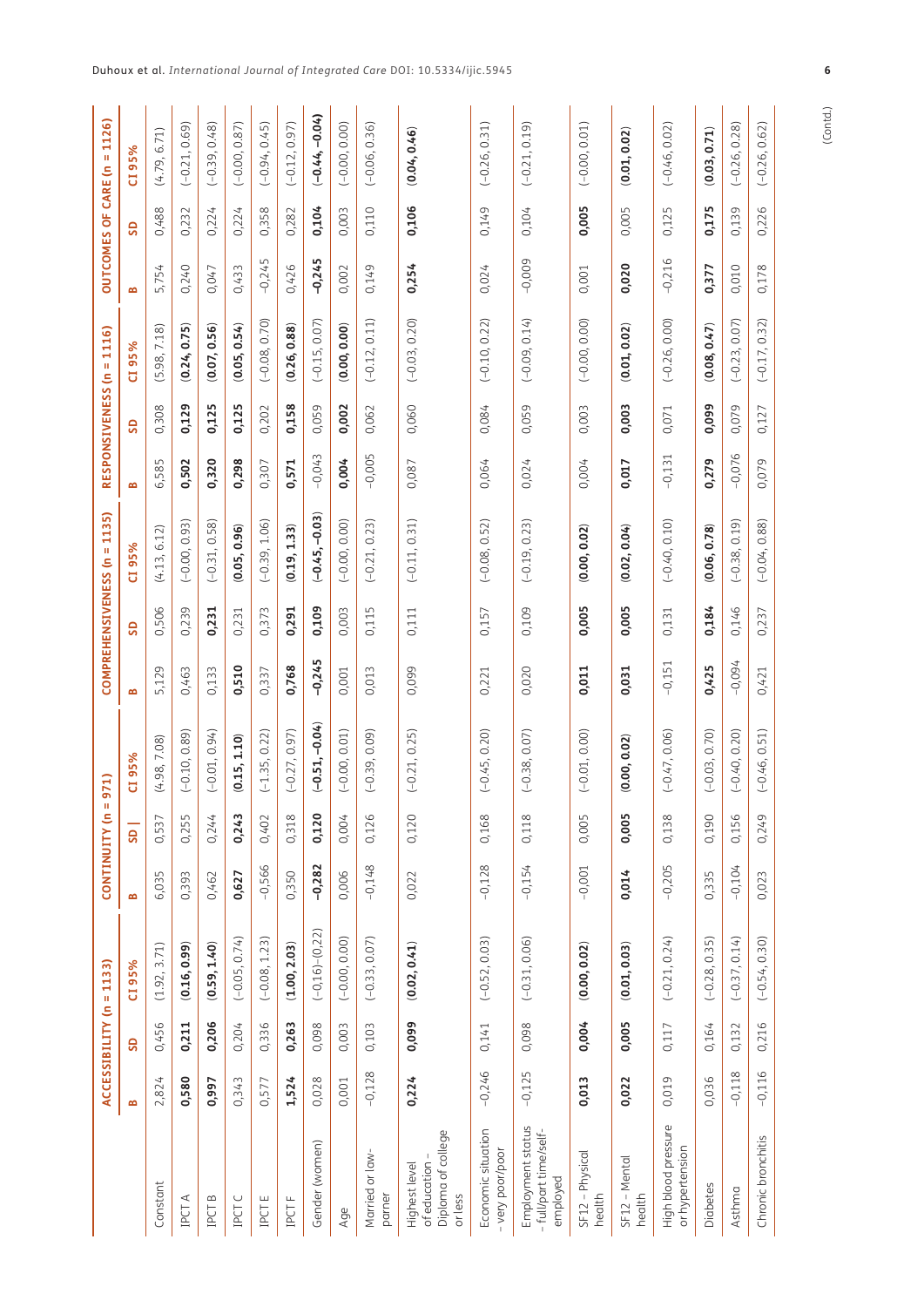|                                 |              | ACCESSIBILITY (n = 1133) |                                 |                | $CONTINUUTY$ (n = 971) |                                                     |              |           | COMPREHENSIVENESS (n = 1135)                                                                                                                                                                                                          |              |           | RESPONSIVENESS (n = 1116)                                      |              |          | OUTCOMES OF CARE (n = 1126) |
|---------------------------------|--------------|--------------------------|---------------------------------|----------------|------------------------|-----------------------------------------------------|--------------|-----------|---------------------------------------------------------------------------------------------------------------------------------------------------------------------------------------------------------------------------------------|--------------|-----------|----------------------------------------------------------------|--------------|----------|-----------------------------|
|                                 |              | SD CI 95%                |                                 |                | $\overline{\text{SD}}$ | CI95%                                               |              | SD CI 95% |                                                                                                                                                                                                                                       |              | SD CI 95% |                                                                |              | SD CI95% |                             |
| Depression                      |              |                          | $-0,085$ 0,141 $(-0.36, 0.19)$  | $-0,012$ 0,164 |                        | $(-0.33, 0.31)$                                     | 0,336        |           | $0,157$ (0.02, 0.64)                                                                                                                                                                                                                  |              |           | $0,211$ $0,084$ $(0.04, 0.37)$ $0,236$ $0,149$ $(-0.05, 0.52)$ |              |          |                             |
| Anxiety                         |              |                          | $0,125$ $0,120$ $(-0.11, 0.36)$ | 0,146 0,142    |                        | $(-0.13, 0.42)$                                     |              |           | $0.23$ $0.23$ $0.28$ , $0.28$ , $0.28$ , $0.28$ , $0.28$ , $0.28$ , $0.28$ , $0.23$ $0.23$ $0.23$ $0.23$ $0.23$ $0.23$ $0.23$ $0.23$ $0.23$ $0.23$ $0.23$ $0.23$ $0.23$ $0.23$ $0.23$ $0.23$ $0.23$ $0.23$ $0.23$ $0.23$ $0.23$ $0.2$ |              |           |                                                                |              |          |                             |
| health disorder<br>Other mental |              |                          | $0,314$ $0,235$ $(-0.14, 0.77)$ | $-0,018$ 0,268 |                        | $(-0.54)$ $-(0.50)$ $-0.74$ $0.260$ $(-0.68, 0.33)$ |              |           |                                                                                                                                                                                                                                       |              |           | $0,013$ $0,139$ $(-0.26, 0.28)$ $0,172$                        |              |          | $0,247$ (-0.31, 0.65)       |
|                                 | Adjusted R2: |                          | 0,485                           | Adjusted R2:   |                        | 0,498                                               | Adjusted R2: |           | 0,551                                                                                                                                                                                                                                 | Adjusted R2: |           | 0,676                                                          | Adjusted R2: |          | 0,496                       |
|                                 |              |                          |                                 |                |                        |                                                     |              |           |                                                                                                                                                                                                                                       |              |           |                                                                |              |          |                             |

Table 4 Multivariate linear regression models of the 5 dimensions of care experience for 6 IPCT in Quebec. **Table 4** Multivariate linear regression models of the 5 dimensions of care experience for 6 IPCT in Quebec.

<span id="page-6-0"></span>All significant results are indicated in bold. All significant results are indicated in bold.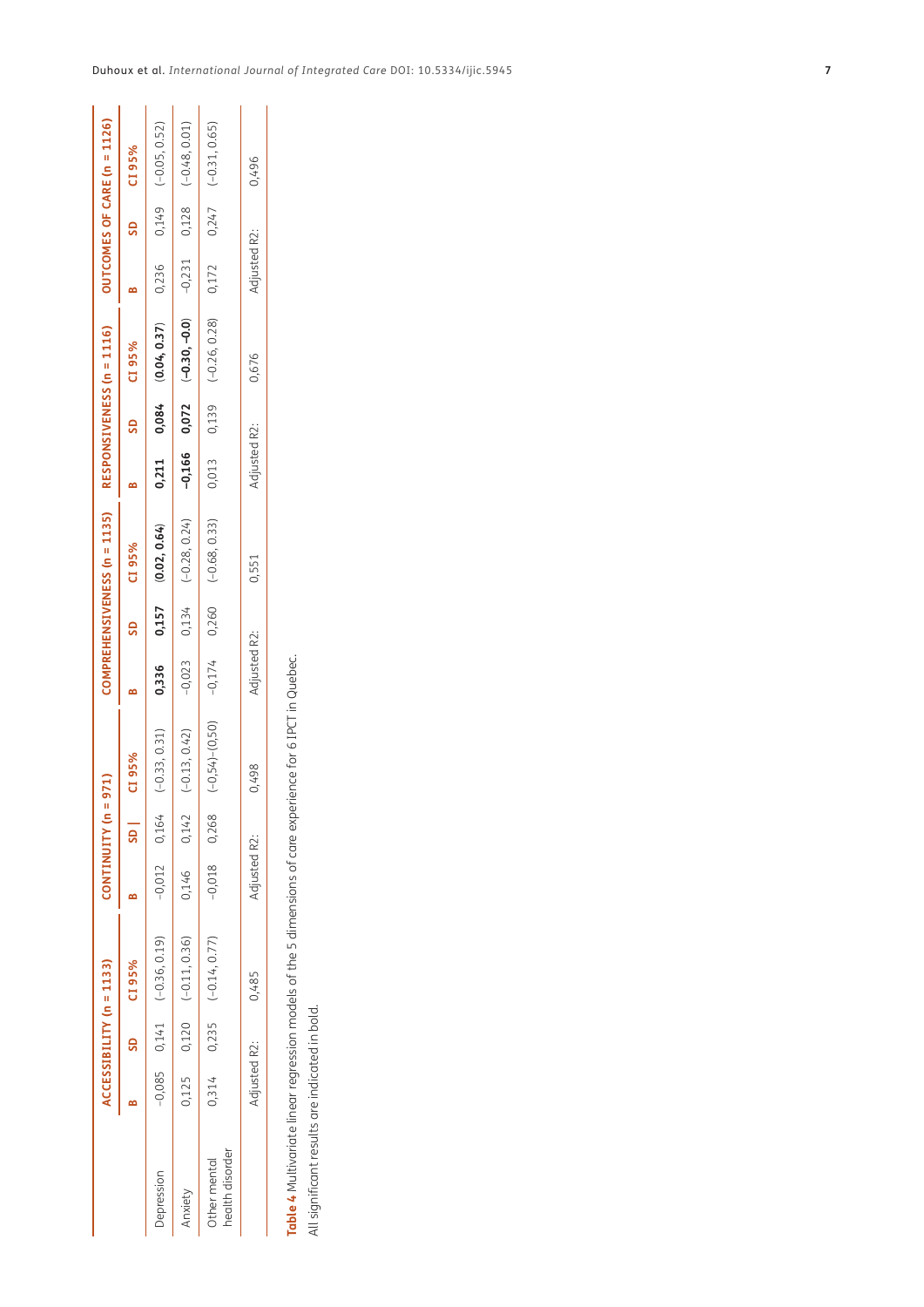primary health care systems across 34 countries, measured patients' experiences at first contact with a GP [[31](#page-10-0)]. While providing a comprehensive overview of patient experiences across several countries, changes in patients' perceptions could not be captured. Another study measuring patients' experience after receiving care from a nurse practitioner reported a perceived improvement in accessibility to health care providers [\[32\]](#page-10-1). The added value of using a longitudinal design is that it allowed us to measure the impact of IPCTs on the care experience over time.

Overall, our results suggest that the four defining characteristics of IPCTs (intensive interdisciplinary practice; advanced nursing practice with an expanded role; group practice; increased proximity and availability) have a positive influence on the patient care experience. Recent literature supports the positive effects of these characteristics on different dimensions of care experience. First, regarding intensive interdisciplinary practice, a review of systematic reviews [\[33\]](#page-10-2) reported that collaboration between physicians and nurses was associated with better results on blood pressure management, patient satisfaction and hospitalization. The systematic review by Wranik et al. (2019) [\[9](#page-9-1)] highlights strong evidence of a positive impact of interdisciplinary primary care on the appropriateness of care and the range of available services. We suggest that the significant increases observed in most IPCTs for the comprehensiveness dimension, as it reflects the scope of services, may be due to interdisciplinary practice.

As for the expanded roles, a 2018 systematic review on nurses working as substitutes for doctors showed that nurse-led primary care may show higher patient satisfaction and may as well lead to higher quality of life for patients [\[34](#page-10-3)]. Similarly, in a 2017 scoping review aiming at exploring the work of nurse practitioners in primary healthcare settings [[35\]](#page-11-0), it was shown that 13 included studies observed an improvement of selfreported health within nurse practitioner interventions. Our findings support these positive effects, as the only nurse-led clinic of the IPCTs showed an increase of all dimensions of care experience at t2.

As for group practice, collaborative components involving interdependence, collective ownership of goals, role flexibility and shared consultation have been reported to either improve or maintain patient-related outcomes [\[36\]](#page-11-1). Furthermore, the review of Shi [\[37](#page-11-2)] reported that team-based practice promotes patientreported relational and informational continuity. The dimension of continuity, which encompassed both relational and management, showed variable scores and very little change over time in all IPCTs. We suggest, therefore, that group practice may be complex and less obviously reflected in care experience.

Finally, regarding increased proximity and availability, a 2017 systematic review community-based nurseled clinics which are defined as clinics "focused on maintaining people in their communities, and keeping them out of hospital where possible" showed that such clinics have positive effects on patient experience and on patient-reported outcomes as well as an improvement on access [[38](#page-11-3)]. The Increased scores in care experience observed in IPCT E, which is a mobile clinic with several service points, suggest that increased proximity allows for more accessibility and responsiveness.

As we had anticipated, we observed certain differences in patients' experience of care according to the characteristics of each IPCT. Three of the IPCTs (A, B, C) serve a general population and have a structure similar to common Family Medicine Groups (FMGs), which represents the primary practice model in Quebec. A study using the same methodological approach as our study with the QUALICOPC data from Quebec concluded that the implementation of FMGs has led to slight improvements in accessibility of care and responsiveness while no changes were observed for continuity, comprehensiveness and care outcomes [\[24](#page-10-4)]. Our results for IPCTs A, B and C showed that patients for whom these IPCTs have been their primary source of health care two years prior to t0 (Q2) had high scores for all dimensions of experience of care, and that those scores were maintained between t0 and t2. Moreover, we observed score increases for most attributes for Q1 patients from t0 to t2, suggesting that patients who begin to receive care by these IPCTs have an improvement in their experience of care over time. We suppose that the four characteristics that differentiate these IPCTs from the common FMGs may have contributed to these positive results on experience of care.

We observed the most important score increases in IPCTs E and F, which both target vulnerable populations. These increases could be explained by the fact that prior to having one of these IPCTs as their regular source of care, most of the patients from these sites had multiple unmet care needs and received few care. For example, we observed that, for patients from the IPCTs that were implemented less than 2 years before t0, significant score increases were observed on 4 or 5 dimensions. The only dimension of care experience for which a significant increase was not observed for the IPCT E is that of continuity. We suggest that this could be explained by the mission of this IPCT which address all the patients' needs but gradually reorient them towards conventional care.

We observed a very significant increased score of accessibility in IPCT F. IPCT F focuses on accessible care for vulnerable populations such as patients with HIV/AIDS and Hepatitis C as well as residents of the area with access problems to the healthcare system. The patients have additional concerns which may impact their access to care and, ultimately, to treatments [[39](#page-11-4)]. These concerns include fear of being denied care due to their condition [[39](#page-11-4)]. Offering services that are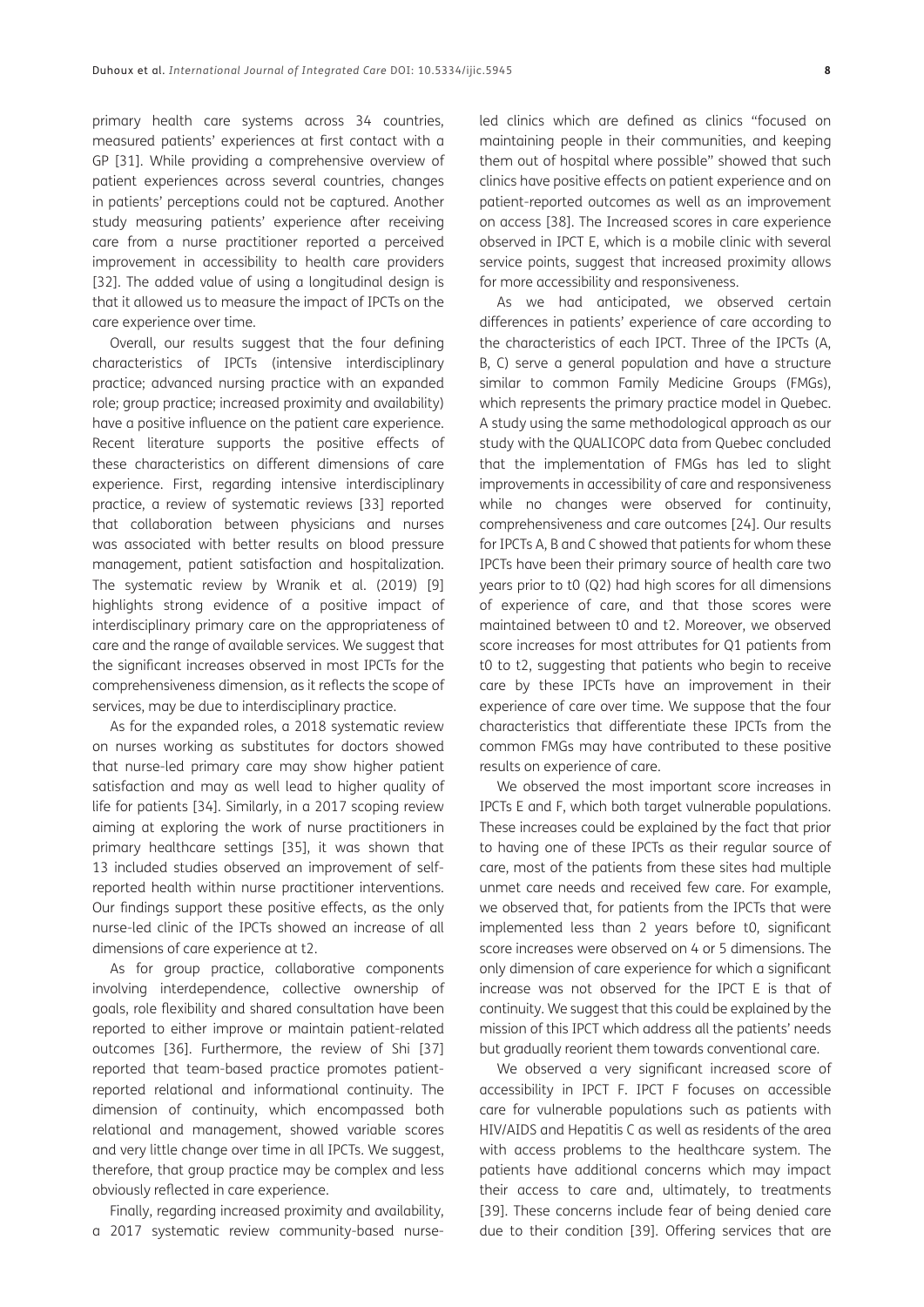more aligned with patient preferences and with shared decision-making process would address the needs of this population. We believe this score was achieved due to the fact that the mission of this IPCT places emphasis on accessibility as well as comprehensiveness. Similar results were found in comparable contexts. For example, an Australian study showed that a primary health care clinic for homeless men implemented inside a shelter helped to overcome barriers to health service use and ultimately eased the access to healthcare [[40](#page-11-5)]. Results from this IPCT therefore suggest that this model of care has a significant impact on the care experience of vulnerable populations with high needs of care and limited access to healthcare.

Our findings also showed that certain patients characteristics are associated with higher improvements on the experience of care. Patients with above average mental health status notably reported an increase on every dimension of their experience of care. A 2017 systematic review on determinants of patient satisfaction reported that mental health status was significantly associated with overall patient satisfaction [\[41\]](#page-11-6). Absence of mental illness or recovery from anxiety, distress and depression was associated with higher rates of satisfaction of care [\[41\]](#page-11-6). The positive results observed in our study regarding the experience of care for these patients therefore suggest that the IPCTs may be well suited to respond to the needs of patients with mental disorders, especially for patients suffering from depression.

Our results also showed that patients with diabetes had an increased experience of care in terms of comprehensiveness, responsiveness and outcomes of care. Studies using the QUALICOPC data showed that a longitudinal and continuous relation with a provider may have a positive effect in stabilizing the condition of patients with diabetes [\[42](#page-11-7)]. Moreover, a 2016 study [[43](#page-11-8)] also using the QUALICOPC data observed such effects as continuity of care for patients with diabetes was associated with lower rates of diabetesrelated hospitalization. Diabetes mellitus is a complex, multifactorial disease which requires ongoing follow-up by an interprofessional team to prevent the development and progression of complications [[44\]](#page-11-9). In the context where many primary care patients have complex needs [\[45\]](#page-11-10), it is particularly encouraging to note that the IPCTs with their emphasis on continuity of care and their advanced nursing practice [[46\]](#page-11-11) can improve important dimensions of the experience of care for people with more complex long-term health needs such as patients with diabetes.

### **STRENGTHS AND LIMITATIONS**

Our study is not without limitation. First, as our study was conducted using a quasi-experimental longitudinal design based on a pre-and-post survey without a control

group, the lack of random assignment is the major weakness and may have led to threats to its internal validity [[47](#page-11-12)]. Nevertheless, the experience of care questionnaire was very specific to the care received in the IPCTs and it is unlikely that changes in scores reflect a contextual change between the two measurement times. Also, for the second objective, we included in the models many potentially confounding variables. However, we cannot exclude that other potential confounding variables were not measured and were not controlled for. A randomized study could have made it possible to control for these unmeasured or unmeasurable variables [[47](#page-11-12)]. Secondly, the 6 recruited IPCTs were heterogenous and the limited sample (n=6) didn't allow us to consider and study specific characteristics of the IPCTs and prevented us from performing multi-level analyses. Also, even it was adapted from two validated instruments, the questionnaire used to measure experience of care in this study is not a widely used one. To this day, outside the study from which this tool was designed for [\[23,](#page-10-5) [48\]](#page-11-13) and subsequent studies using secondary data from this study [[24](#page-10-4), [27](#page-10-6)], only few studies such as Fournier et al. (2010) [\[49\]](#page-11-14) used this tool. Because the questionnaire in both rounds of data collection focused on the patient's past experience, it is possible that some aspects of the care received were missed. However, using the same instrument and setting the data collection interval at two years ensured that patients had little or no recollection of their initial responses and that the measured differences were attributable to their perceptions. Another strength of our study is that we retrieved a large percentage (67.4%) of the original respondents at t2. This high percentage of participants at both collection rounds contributes to the robustness of the data and thus reduces the impact of potential limitations such as possible selection bias.

## **CONCLUSION**

Patient-reported measures highlight aspects of care important to the health of populations that are not readily apparent in the standard methods used to assess health system performance. Our results demonstrate that the IPCT model can improve or maintain several dimensions of patients' care experience. The observed increases in PREMs suggest that this model of practice is tailored to the needs of its target populations. Key differences between IPCTs and standard primary care practice models are a practice mainly consisted of nonphysician clinicians, advanced nursing practice with an expanded role, group practice in which teams share resources and responsibilities and increased proximity. These results imply that broader implementation of innovative and flexible community-based care models should be considered by policymakers. This involves rethinking governance, team composition and alignment